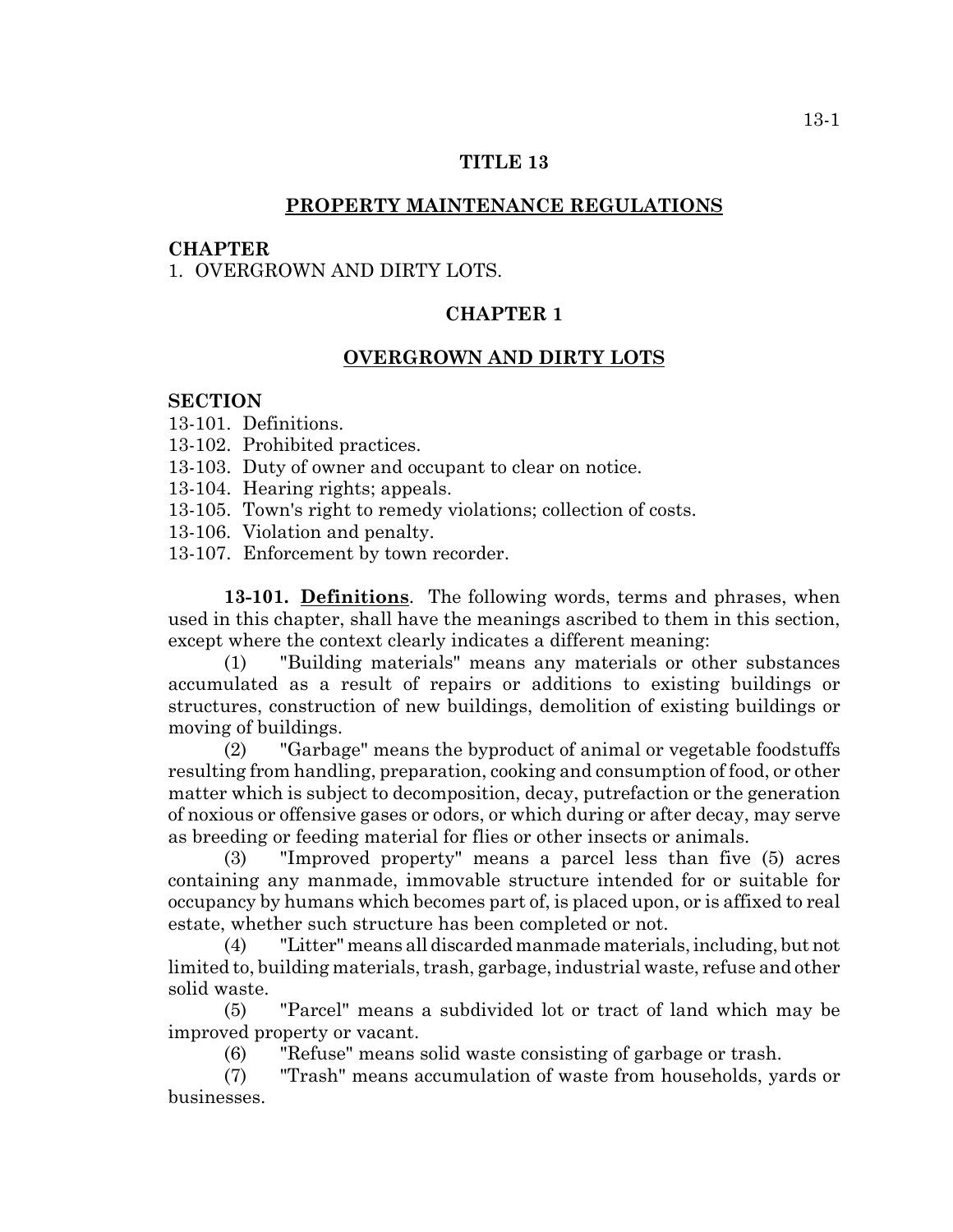(8) "Vacant parcel" means undeveloped land that currently does not have a structure suitable for occupancy by humans or is presently used or could be used solely for agricultural purposes. (Ord. #08-015, Aug. 2008)

**13-102. Prohibited practices**. Pursuant to the authority granted municipalities by <u>Tennessee Code Annotated</u>, § 6-54-113 and the powers and authority granted by the charter of the town, as the same may be amended or replaced, it shall be unlawful for any property owner or occupant of property to:

(1) Fail to cut grass, weeds and other overgrowth vegetation on improved property or on vacant parcels less than five (5) acres when such vegetation is of a height greater than one foot (1') on the average, such condition being declared a nuisance in that it may permit the property to serve as a refuge for rodents, snakes and/or other vermin, or create a fire hazard. All other vacant parcels adjacent to improved property shall be similarly kept cut within one hundred feet (100') of such improved property. Weeds and grass on heavily wooded parcels where equipment cannot maneuver because of the natural density of the vegetation are exempt from these provisions. In addition, the tilling, planting and harvesting of agricultural crops are exempt from the provisions stated herein.

(2) Permit or cause trash, garbage or miscellaneous refuse, or any other substance which may cause foul odor to accumulate on improved property or vacant parcels so as to serve as a refuse for rodents, snakes and/or other vermin. Such condition is or may become a nuisance, or may endanger or threaten the health, safety and/or welfare of residents or occupants of nearby property.

(3) Have on their premises materials that would create or permit a littered condition such as but not limited to dilapidated furniture, appliances, machinery, equipment, building material, automobile parts, tires, or any other items which are in a wholly or partially rusted, wrecked, junked, dismantled or inoperative condition, which are not completely enclosed within a building, dwelling or opaque fencing/screening. Such materials may endanger or cause injury to the residents or occupants of nearby property. (Ord. #08-015, Aug. 2008)

**13-103. Duty of owner and occupant to clear on notice**. (1) Within ten (10) days' written notice of a violation of this chapter from the town's code enforcement supervisor or his designee, it shall be the duty of the owner and occupant to cut and remove all grass, weeds and other overgrowth vegetation and to remove all trash, litter, materials and other offending conditions from the property. The notice shall include a brief statement of this section and the consequences of failing to remedy the noted condition; the person, office, address and telephone number of the person giving official notice; a cost estimate for remedying the noted condition; and a place where the notified party may request a hearing to appeal the enforcement action.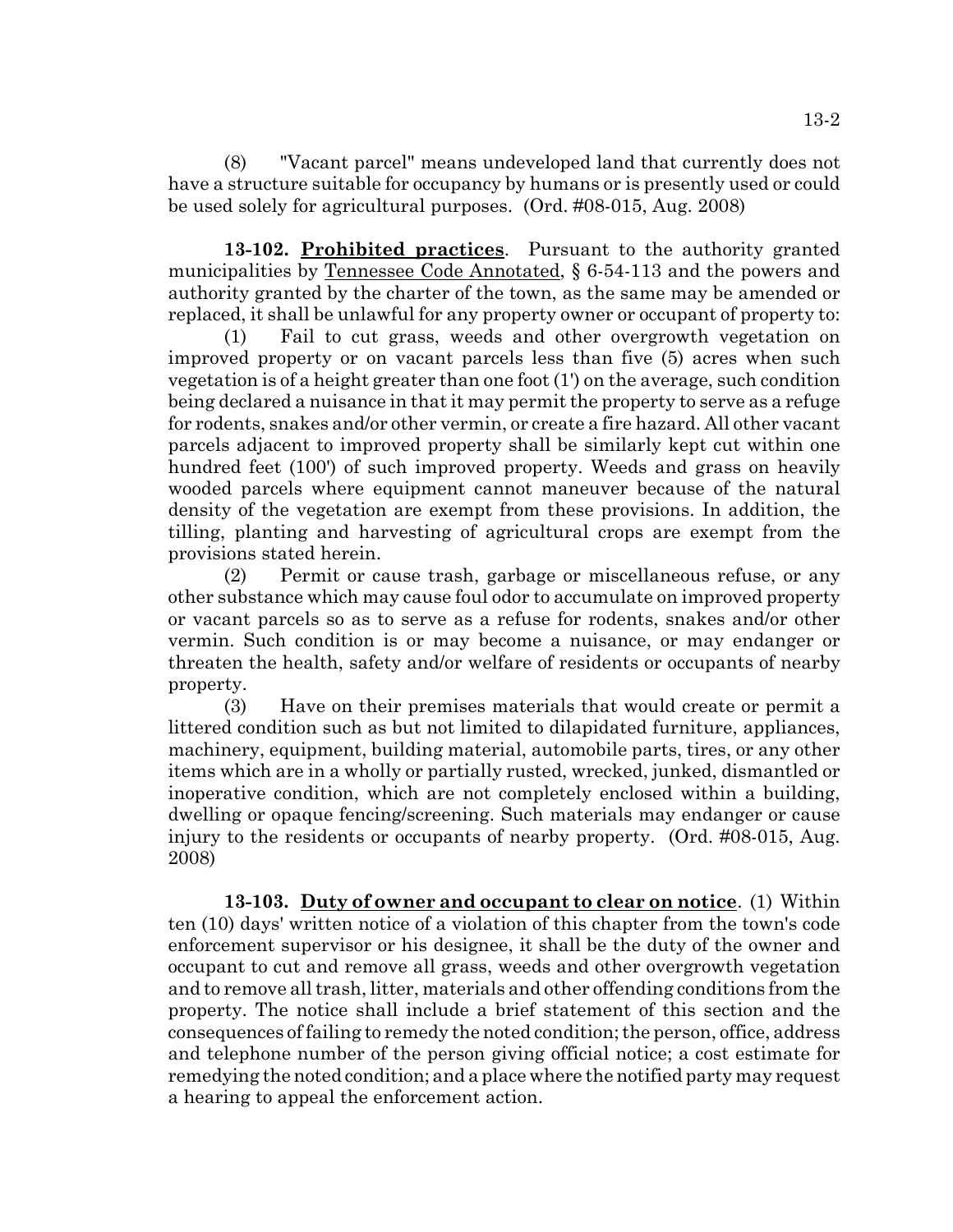(2) If the property owner is a carrier engaged in the transportation of personal property or is a utility transmitting communications, electricity, gas, liquids, steam, sewerage or other materials, the ten (10) day period of this section shall be twenty (20) days, excluding Saturdays, Sundays and legal holidays. (Ord. #08-015, Aug. 2008)

**13-104. Hearing rights; appeals**. (1) Should the owner or occupant of any property notified of a violation of this chapter request a hearing, the town shall provide for a hearing by the town administrator or his designee. A request for such hearing must be made within ten (10) days following the receipt of the notice issued pursuant to this chapter. Failure to make the request within this time shall without exception constitute a waiver of the right to a hearing.

(2) Any person aggrieved by an order or act of the town under the provisions of this chapter may seek judicial review of the order or act. The time period established in this chapter shall be stayed during the pendency of the hearing. (Ord. #08-015, Aug. 2008)

# **13-105. Town's right to remedy violations; collection of costs**.

(1) Should the owner or occupant of any parcel fail to remove such weeds, trash, garbage, grass or other objects or substances within ten (10) days after notice of violation of this chapter, thereafter the town shall have the authority to enter onto such parcel and immediately cause the offending conditions to be remedied or removed; and to charge the cost or expense of such action, including associated legal fees and/or other administrative costs, against such owner and/or occupant. The town is authorized to use either internal labor and equipment or private contractors at its discretion to enforce the provisions of this chapter.

(2) If the owner fails to pay the expense of the cleanup within thirty (30) days from receipt of a certified invoice, the amount shall be certified to the town attorney who shall process a lien with the register of deeds on the properties upon which the expenditure was made. These costs shall be collected by the municipal tax collector at the same time and in the same manner as property taxes are collected. If the owner fails to pay the costs, they may be collected at the same time and in the same manner as delinquent property taxes are collected and shall be subject to the same penalty and interest as delinquent property taxes. (Ord. #08-015, Aug. 2008)

**13-106. Violation and penalty**. In addition to any other action the town may take against a permit holder in violation of this chapter, such violation shall be punishable by civil penalty not to exceed fifty dollars (\$50.00). Each day a violation occurs shall constitute a separate offense. Nothing herein shall prohibit the town from seeking other remedies, including injunctive relief or claims for damages to its rights-of-way, to enforce the purposes of this chapter. (Ord. #08-015, Aug. 2008)